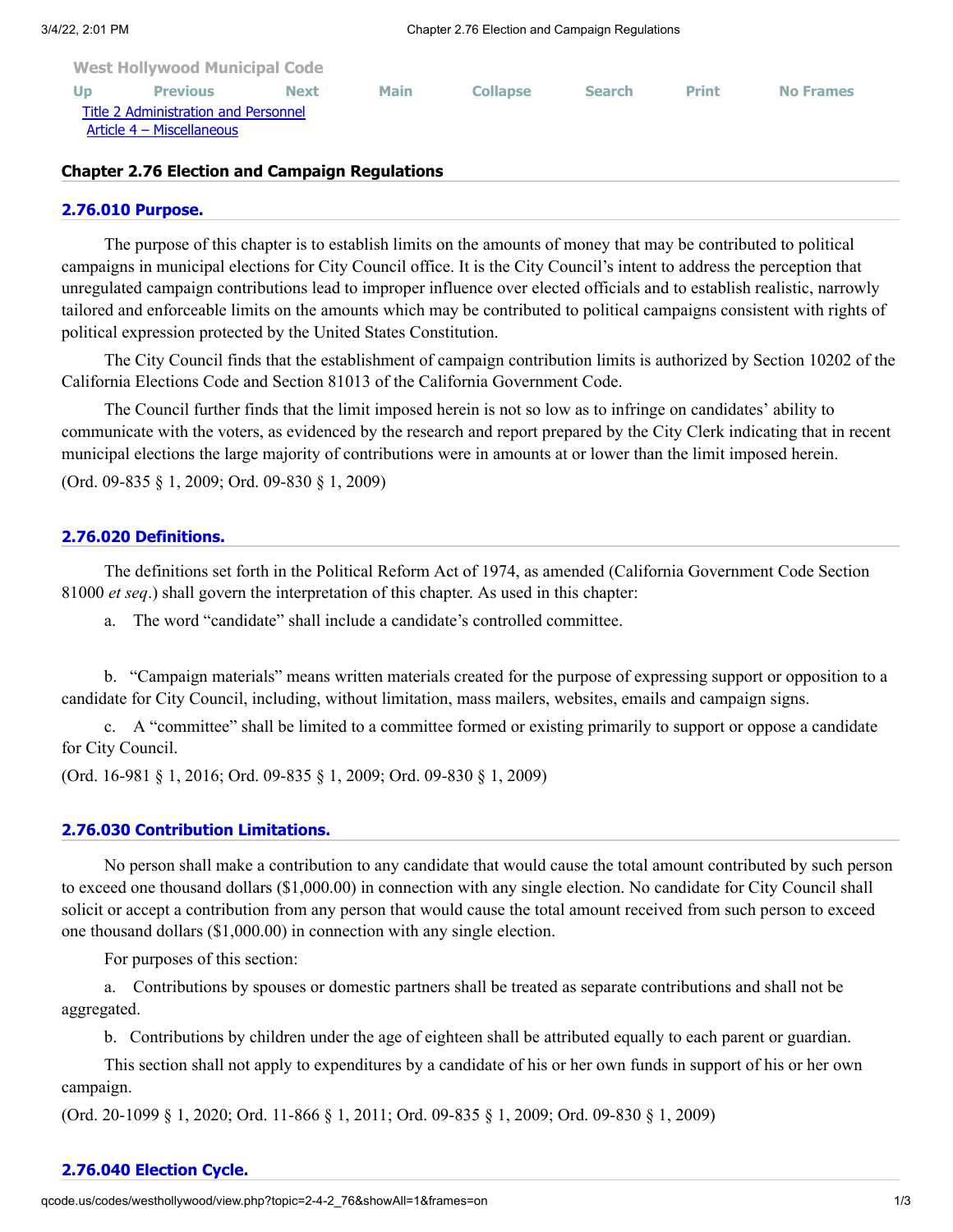No person shall make a contribution to any candidate or any committee prior to the date that is twenty-four months before the election for which the contribution is made. No candidate for City Council or any committee shall solicit or accept a contribution from any person prior to the date that is twenty-four months before the election for which the contribution is made.

(Ord. 13-907 § 1, 2013; Ord. 09-835 § 1, 2009; Ord. 09-830 § 1, 2009)

# **[2.76.050 Campaign Accounts.](http://qcode.us/codes/westhollywood/view.php?topic=2-4-2_76-2_76_050&frames=on)**

No candidate for City Council or committee shall expend contributions received in connection with a particular election on campaign expenses associated with a subsequent election. Campaign accounts of candidates elected to office in which there is a surplus following payment of campaign debts shall be redesignated as officeholder accounts and maintained in compliance with Section 2.76.060. Any surplus funds beyond those permitted to be retained in an officeholder account shall be expended exclusively in compliance with Government Code Section 89515 or remitted to the city to be used for programs that enhance voter education and participation in elections. Candidates shall provide the City Clerk with documentary evidence that the balance in their campaign accounts complies with Section 2.76.060 within ten days of redesignation of the account as an officeholder account.

(Ord. 13-907 § 1, 2013; Ord. 09-835 § 1, 2009; Ord. 09-830 § 1, 2009)

# **[2.76.060 Officeholder Accounts.](http://qcode.us/codes/westhollywood/view.php?topic=2-4-2_76-2_76_060&frames=on)**

Following the municipal election at which a candidate is elected or re-elected, the candidate's campaign account shall be redesignated as an officeholder account. No person shall make and no City Councilmember shall solicit or accept a contribution directly into an officeholder account. An officeholder account shall not hold more than ten thousand dollars (\$10,000.00) at any one time. Funds in an officeholder account shall be used only for officeholder expenses associated with holding office in accordance with Sections 89512 through 89519 of the California Government Code, excluding that part of Subsection 89513(g) pertaining to loans to candidates, political parties or committees. Funds in an officeholder account shall not be used or expended: (a) in connection with an election of the City Councilmember or any other person for any elected office; (b) for campaign consulting, research, polling or similar services in connection with an election; (c) for membership dues in any athletic club or similar club or organization membership in which is primarily personal or social (but excluding membership in or contributions to community-serving or civic organizations); (d) as supplemental compensation for city employees for performance of an act that would be required or expected of that person in the regular course of his or her duties; or (e) for any expenditure that would violate the provisions of Government Code Sections 89506 and 89512 through 89519. Every City Councilmember who establishes and maintains an officeholder account shall file with the City Clerk a semi-annual report on a form provided by the Clerk enumerating all deposits into the officeholder account and identifying all disbursements from the account in excess of one hundred dollars (\$100.00) by showing the payee, date, amount, person(s) whose expenses were reimbursed and purpose of each such disbursement. The Councilmember shall retain all receipts, invoices and other documents documenting disbursements from the account. (Ord. 09-835 § 1, 2009; Ord. 09-830 § 1, 2009)

# **[2.76.065 Committee Disclosure of Top](http://qcode.us/codes/westhollywood/view.php?topic=2-4-2_76-2_76_065&frames=on) Donors.**

All primarily formed committees shall identify on all campaign materials the names of the top three donors that have made the highest total contributions to the committee as reported in the Form 497 filings submitted to the City Clerk, or any equivalent form required by law, at the time the campaign materials are disseminated to the public. For purposes of this section, the term primarily formed committee shall be as defined in the Political Reform Act.

(Ord. 16-981 § 2, 2016)

# **[2.76.067 Electronic Filing of Campaign Statements.](http://qcode.us/codes/westhollywood/view.php?topic=2-4-2_76-2_76_067&frames=on)**